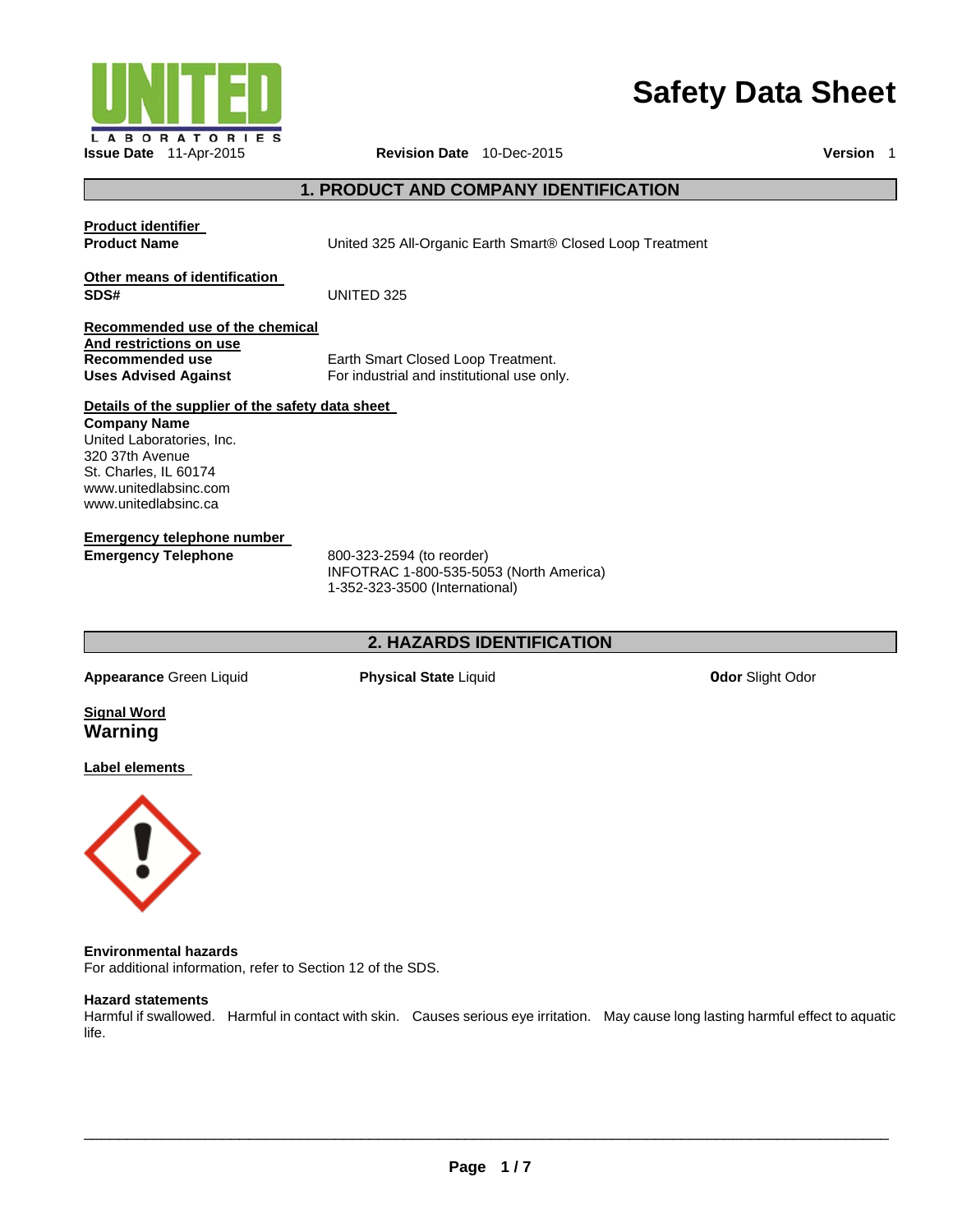## **Precautionary statement**

## **Prevention**

Keep out of reach of children. Keep container tightly closed. Do not get in eyes, on skin or on clothing. Wash hands thoroughly after handling. Use personal protective equipment as required.

 $\_$  ,  $\_$  ,  $\_$  ,  $\_$  ,  $\_$  ,  $\_$  ,  $\_$  ,  $\_$  ,  $\_$  ,  $\_$  ,  $\_$  ,  $\_$  ,  $\_$  ,  $\_$  ,  $\_$  ,  $\_$  ,  $\_$  ,  $\_$  ,  $\_$ 

#### **Response**

If in eyes: Rinse with water for several minutes. If eye irritation persists: Get medical attention. If on skin: Wash with plenty of water. If skin irritation occurs: get medical attention/advice. Take off all contaminated clothing and wash if before reuse.

#### **Storage**

None required.

#### **Disposal**

None required.

## **Hazard(s) not otherwise classified (HNOC)**

None known.

# **3. COMPOSITION/INFORMATION ON INGREDIENTS**

| <b>Chemical Name</b>         | <b>CAS Number</b> | % by Weight |
|------------------------------|-------------------|-------------|
| Caustic Soda                 | 1310-73-2         |             |
| Hydroxy Phosphonoacetic Acid | 23783-26-8        | 5-10        |
| Non-Hazardous Ingredient     |                   | 85-100      |

\*\*If Chemical Name/CAS No is "proprietary" and/or Weight-% is listed as a range, the specific chemical identity and/or percentage of composition has been withheld as a trade secret.\*

| <b>4. FIRST AID MEASURES</b> |                                                                                                                                                                                                                                                                                                             |  |  |
|------------------------------|-------------------------------------------------------------------------------------------------------------------------------------------------------------------------------------------------------------------------------------------------------------------------------------------------------------|--|--|
| <b>First aid measures</b>    |                                                                                                                                                                                                                                                                                                             |  |  |
| Skin Contact                 | Wash affected areas thoroughly with soap and water for 15 minutes. Cover the irritated skin<br>with an emollient. Remove contaminated clothing and shoes. Cold water may be used.<br>Wash clothing before reuse. Thoroughly clean shoes before reuse. Seek medical<br>attention if any irritation persists. |  |  |
| Eve contact                  | Flush eyes with a large amount of water for 15 minutes. Seek medical attention immediately<br>if any irritation persists. After first aid, get appropriate in-plant, paramedic or community<br>medical support.                                                                                             |  |  |
| Inhalation                   | Remove to fresh air. If not breathing, give artificial respiration. If breathing difficult, give<br>oxygen. Call a physician if any difficulties persist.                                                                                                                                                   |  |  |
| Ingestion                    | If person can swallow, give 2 glasses of water to drink. Do not induce vomiting. After first<br>aid, seek appropriate in-plant, paramedic, or community medical support. Never give<br>anything by mouth to an unconscious person.                                                                          |  |  |
|                              | Ensure medical personnel are aware of the material(s) involved and take precautions to<br>protect themselves.                                                                                                                                                                                               |  |  |

## **5. FIRE-FIGHTING MEASURES**

## **Suitable extinguishing media**

Water fog. Alcohol Foam. Dry chemical powder. Carbon dioxide.

**Unsuitable extinguishing media** None known.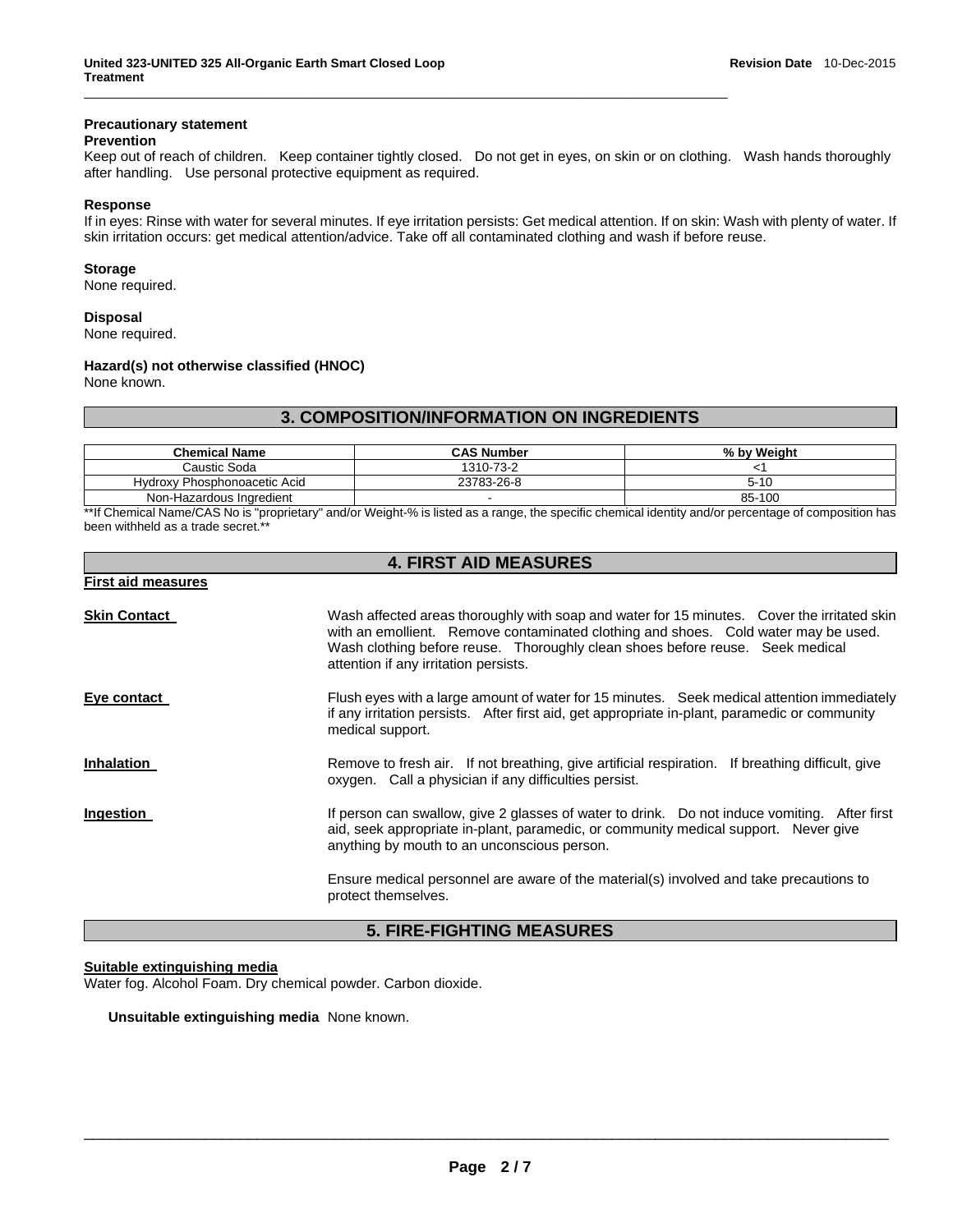## **Protective equipment and precautions for firefighters**

Wear full protective clothing and NIOSH approved SCBA with a full face piece operated in a positive pressure or pressure demand.

 $\_$  ,  $\_$  ,  $\_$  ,  $\_$  ,  $\_$  ,  $\_$  ,  $\_$  ,  $\_$  ,  $\_$  ,  $\_$  ,  $\_$  ,  $\_$  ,  $\_$  ,  $\_$  ,  $\_$  ,  $\_$  ,  $\_$  ,  $\_$  ,  $\_$ 

## **Fire-fighting equipment/special instructions**

Do not release runoff from fire control methods to sewers or waterways. Because fire may product toxic thermal decomposition products, wear a self-contained breathing apparatus (SCBA) with full face piece operated in pressure-demand or positive –pressure mode.

#### **General fire hazards**

None known other than material can splatter above 100°/212°F.

#### **Hazardous combustion products**

Unknown but carbon monoxide may be released on burning.

## **6. ACCIDENTAL RELEASE MEASURES**

#### **Personal precautions, protective equipment and emergency procedures**

| <b>Personal precautions</b>                          | Keep unnecessary personnel away. Wear appropriate protective equipment and clothing<br>during cleanup. Ensure adequate ventilation. For personal protection, see Section 8 of the<br>SDS.                                                        |  |  |  |
|------------------------------------------------------|--------------------------------------------------------------------------------------------------------------------------------------------------------------------------------------------------------------------------------------------------|--|--|--|
| <b>Environmental precautions</b>                     |                                                                                                                                                                                                                                                  |  |  |  |
| <b>Environmental precautions</b>                     | Follow applicable OSHA/CERCLA or any other regulations (29 CFR 1910.120) as well as any<br>state or local regulations that may apply.                                                                                                            |  |  |  |
| Methods and material for containment and cleaning up |                                                                                                                                                                                                                                                  |  |  |  |
| <b>Methods for containment</b><br>and clean up       | Large Spills: Dike far ahead of liquid spill for later disposal. Do not release into sewers or<br>waterways. Absorb spill with vermiculite, oil dry or similar non-reactant absorbent.<br>Solidified product represents no environmental hazard. |  |  |  |
|                                                      | Small Spills: Absorb spill with paper towel or similar absorbent; or flush to sewer or ground<br>with large amounts of water.                                                                                                                    |  |  |  |

#### **7. HANDLING AND STORAGE**

**Precautions for safe handling** 

**Advice on safe handling** Use the recommended safety controls and personal protective equipment as outlined. Fully review all data before handling of the material itself. Avoid contact with skin or eyes. Avoid breathing dust or mist. Keep from contact with clothing and other combustible materials. Observe good personal hygiene and housekeeping practices. Wash thoroughly after handling.

**Conditions for safe storage, including any incompatibilities**

**Storage Conditions** Store in tightly closed container. Store in a cool dry, well ventilated area. Do not store in direct sunlight. Do not store this material near any strong acids, bases, oxidizers, flammables or any other type of reactive material. Do not expose the material to temperature extremes. Store materials according to all local, state and federal guidelines that are established for non-regulated chemical products.

## **8. EXPOSURE CONTROLS/PERSONAL PROTECTION**

**Exposure Guidelines Biological limit values**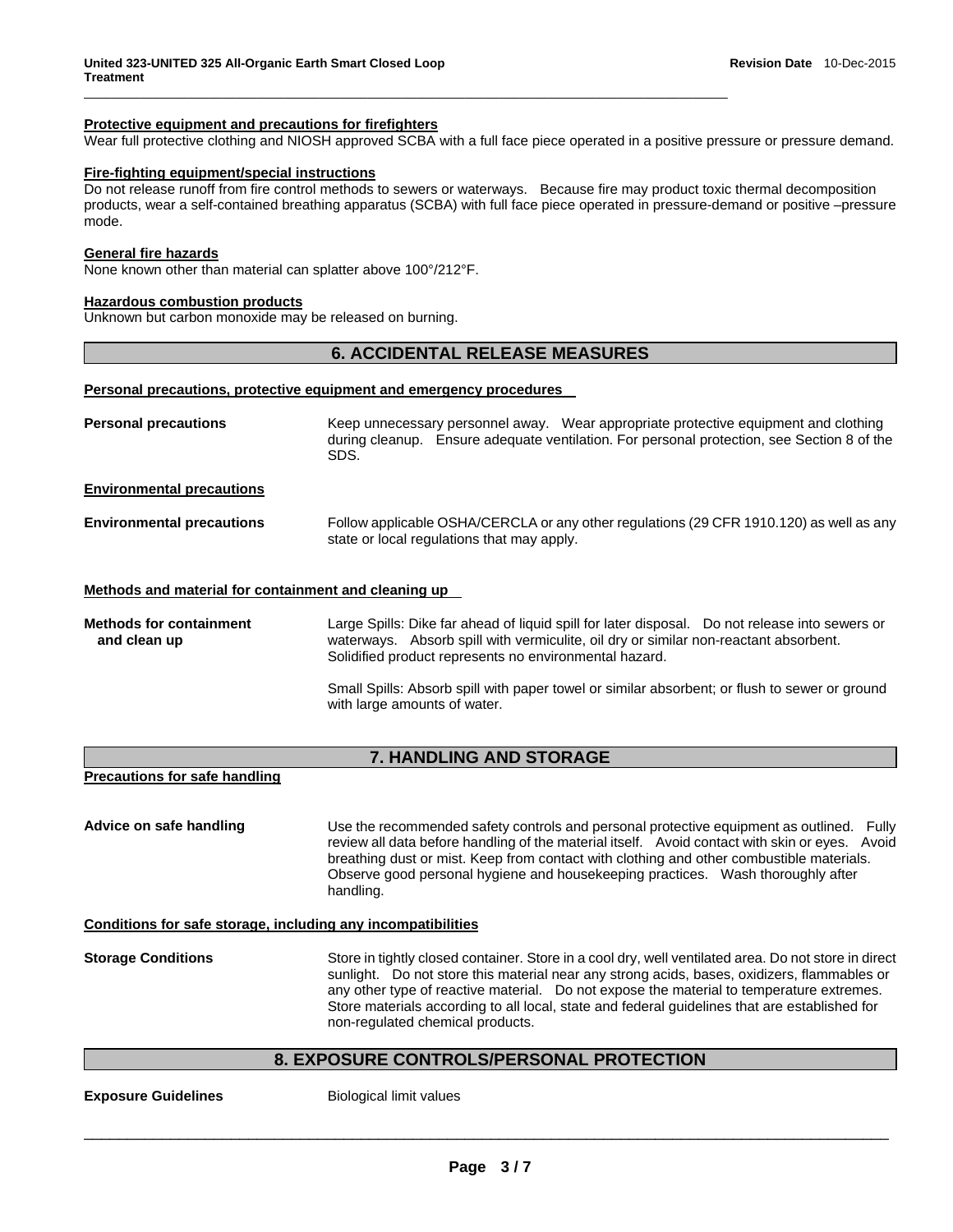| Chemical Name                              | OSHA                        | ACGIH                        |
|--------------------------------------------|-----------------------------|------------------------------|
| Caustic Soda<br>1310-73-2                  | PEL/TWA: 2mq/m <sup>3</sup> | TWA/STEL: $2 \text{ mg/m}^3$ |
| Hydroxy Phosphonoacetic Acid<br>23783-26-8 | None Established            | None Established             |

 $\_$  ,  $\_$  ,  $\_$  ,  $\_$  ,  $\_$  ,  $\_$  ,  $\_$  ,  $\_$  ,  $\_$  ,  $\_$  ,  $\_$  ,  $\_$  ,  $\_$  ,  $\_$  ,  $\_$  ,  $\_$  ,  $\_$  ,  $\_$  ,  $\_$ 

*NIOSH IDLH Immediately Dangerous to Life or Health* 

#### **Appropriate engineering controls**

| <b>Engineering Controls</b>   | Provide good general or local exhaust ventilation systems to maintain airborne<br>concentrations below OSHA PELs (Sec.2). Local exhaust ventilation is preferred because it<br>prevents contaminant dispersion into the work area by controlling it at its source.                                                                                                                                                                                                                                                                                                                                                                                                                                                                                                                                                                                                   |  |  |
|-------------------------------|----------------------------------------------------------------------------------------------------------------------------------------------------------------------------------------------------------------------------------------------------------------------------------------------------------------------------------------------------------------------------------------------------------------------------------------------------------------------------------------------------------------------------------------------------------------------------------------------------------------------------------------------------------------------------------------------------------------------------------------------------------------------------------------------------------------------------------------------------------------------|--|--|
|                               | Individual protection measures, such as personal protective equipment                                                                                                                                                                                                                                                                                                                                                                                                                                                                                                                                                                                                                                                                                                                                                                                                |  |  |
| <b>Eye/face protection</b>    | Wear protective eyeglasses or chemical safety goggles, per OSHA eye and face protection<br>regulations (29 CFR 1910.133). Contact lenses are not eye protective devices.<br>Appropriate eye protection must be worn instead of, or in conjunction with contact lenses. At<br>a minimum wear safety glasses with side shields. Make emergency eyewash stations,<br>safety/quick-drench showers, and washing facilities available in work area.                                                                                                                                                                                                                                                                                                                                                                                                                        |  |  |
| Skin and body protection      | Wear chemical resistant gloves and aprons to prevent prolonged or repeated skin contact.<br>Separate contaminated work clothes from street clothes.  Wash before reuse.  Remove this<br>material from your shoes and clean personal prolonged or repeated skin contact.                                                                                                                                                                                                                                                                                                                                                                                                                                                                                                                                                                                              |  |  |
| <b>Respiratory protection</b> | Seek professional advice prior to respirator selection and use.  Follow OSHA respirator<br>regulations (29 CFR 1910.134) and, if necessary, wear MSHA/NIOSH-approved respirator.<br>Select respirator based on its suitability to provide adequate worker protection for given<br>working conditions, level of airborne contamination, and presence of sufficient oxygen. For<br>emergency or non-routine operations (cleaning spills, reactor vessel, or storage tanks), wear<br>a SCBA. Warning! Air-purifying respirators do not protect workers in oxygen-deficient<br>atmospheres. If respirators are used, OSHA requires a written respiratory protection<br>program that includes at least: medical certification, training, fit testing, periodic<br>environmental monitoring, maintenance, inspection, cleaning, and convenient, sanitary<br>storage areas. |  |  |
| <b>Hygiene protection</b>     | Never eat, drink, or smoke in work areas. Practice good personal hygiene after using this<br>material, especially before eating, drinking, smoking, using toilet, or applying cosmetics.<br>Consistent use of afore-mentioned personal protective equipment is essential in preventing<br>injuries or irritation.                                                                                                                                                                                                                                                                                                                                                                                                                                                                                                                                                    |  |  |

# **9. PHYSICAL AND CHEMICAL PROPERTIES**

# **Information on basic physical and chemical properties**

| <b>Physical state</b><br>Color | Liquid<br>Green Liquid |  |  |
|--------------------------------|------------------------|--|--|
| Odor                           | Slight Odor            |  |  |
|                                |                        |  |  |
|                                |                        |  |  |
|                                |                        |  |  |

**Property**<br>  $\frac{ValueS}{9-10}$  Remarks • Method **Remarks** • Method **Specific Gravity** 1.02 (Water=1) **Viscosity Viscosity No Information available. Melting point/freezing point** No Information available.

 $\frac{9-10}{1.02}$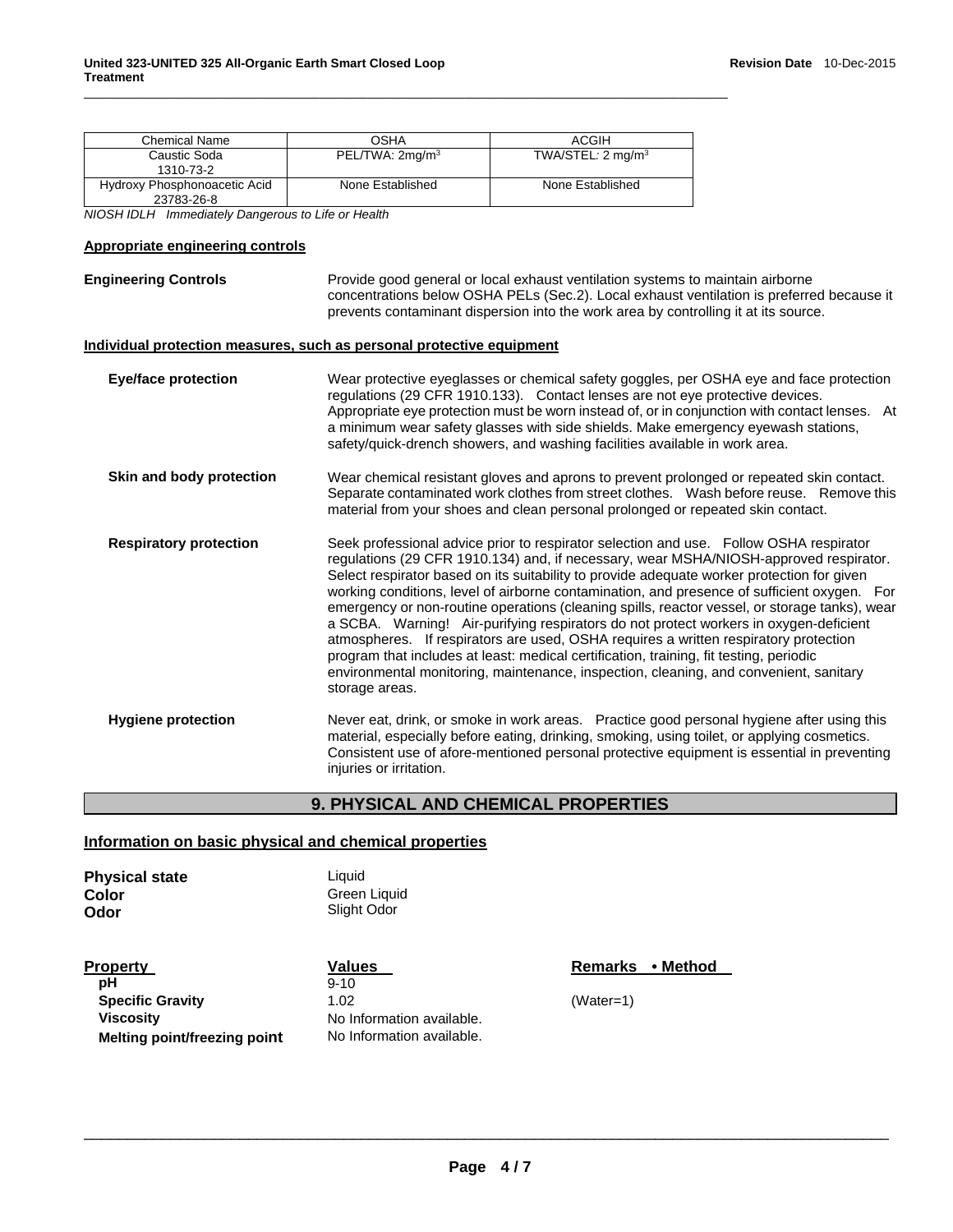| <b>Flash point</b>                                                   |
|----------------------------------------------------------------------|
| <b>Boiling point and Boiling range</b>                               |
| <b>Evaporation rate</b>                                              |
| <b>Flammability (solid, gas)</b><br><b>Upper flammability limit:</b> |
| Lower flammability limit:                                            |
| Vapor pressure                                                       |
| <b>Vapor density</b>                                                 |
| <b>Water solubility</b>                                              |
| <b>Partition coefficient</b>                                         |
| <b>Auto-ignition temperature</b>                                     |
| <b>Decomposition temperature</b>                                     |
| <b>Viscosity</b>                                                     |
| voc.                                                                 |

212°F /100°C  $~1$ Liquid-Not applicable. No information available. No information available. Same as water Same as water Completely soluble No information available. No information available. No information available. No information available. None.

 $\_$  ,  $\_$  ,  $\_$  ,  $\_$  ,  $\_$  ,  $\_$  ,  $\_$  ,  $\_$  ,  $\_$  ,  $\_$  ,  $\_$  ,  $\_$  ,  $\_$  ,  $\_$  ,  $\_$  ,  $\_$  ,  $\_$  ,  $\_$  ,  $\_$ 

Non-flammable.

# **10. STABILITY AND REACTIVITY**

#### **Reactivity**

This product is stable and nonreactive under normal conditions of use, storage, and transport.

#### **Chemical stability**

This product is stable at room temperature in closed containers under normal storage and handling conditions.

#### **Hazardous Polymerization**

Hazardous polymerization will not occur.

#### **Conditions to avoid**

Excessive temperature, contact with any type of reactive chemicals.

#### **Incompatibility**:

Avoid contact with strong acids, strong alkalis, oxidizers or any other type of reactive material.

#### **Hazardous Decomposition Products**

There are no known hazardous decomposition products for this material unless the material is burned in which case undetermined evolution of toxic gases may occur.

# **11. TOXICOLOGICAL INFORMATION**

#### **Information on likely routes of exposure**

Eyes, Ingestion, Inhalation and Skin.

#### **Product Information**

| <b>Inhalation</b>   | May produce irritation to respiratory system.                                                |  |  |
|---------------------|----------------------------------------------------------------------------------------------|--|--|
| Eye contact         | Irritation to eyes and possible burning if material are not immediately rinsed from the eye. |  |  |
| <b>Skin Contact</b> | May cause irritation to skin.                                                                |  |  |
| Ingestion           | Harmful if swallowed. Not tested for this blend.                                             |  |  |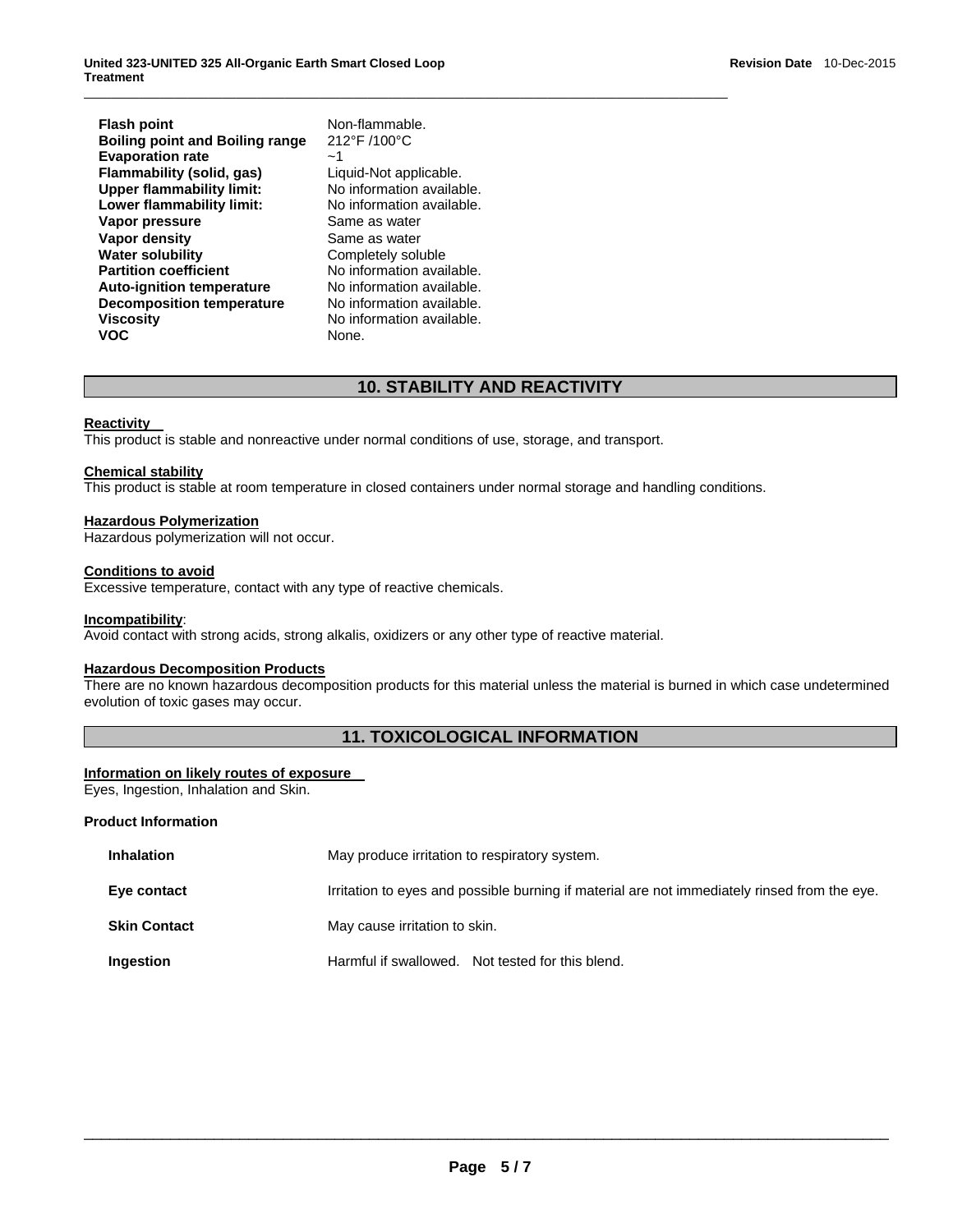|                                  | Chemical                                                                                                               | Dermal LD <sub>50</sub> | Inhalation LC <sub>50</sub> | Oral LD <sub>50</sub> |
|----------------------------------|------------------------------------------------------------------------------------------------------------------------|-------------------------|-----------------------------|-----------------------|
|                                  | Caustic Soda                                                                                                           | 500mg/kg 24 hr.         |                             | 500mg/kg              |
|                                  | 1310-73-2                                                                                                              | (Rabbit)                |                             | (Rabbit)              |
|                                  |                                                                                                                        | $50$ mg/24hr (Eye)      |                             |                       |
|                                  |                                                                                                                        | (Rabbit)                |                             |                       |
|                                  | Hydroxy                                                                                                                | Corrosive to skin and   |                             | 2754mg/kg             |
|                                  | Phosphonoacetic Acid                                                                                                   | serious damage to       |                             | (Rat)                 |
|                                  | 23783-26-8                                                                                                             | eyes                    |                             |                       |
| <b>Skin irritation</b>           | Causes skin irritation.                                                                                                |                         |                             |                       |
| Eye damage/eye irritation        | Causes eye irritation and possible burning if not rinsed immediately.                                                  |                         |                             |                       |
| <b>Respiratory Sensitization</b> | May product irritation to respiratory system.                                                                          |                         |                             |                       |
| Carcinogenicity                  | This product is not considered to be a carcinogen by IARC, OSHA, ACGIH and NTP.                                        |                         |                             |                       |
| <b>STOT/single exposure</b>      | Not classified as a specific target organ toxicity $-$ single exposure.                                                |                         |                             |                       |
| <b>STOT/repeated exposure</b>    | Not classified as a specific target organ toxicity – repeated exposure.                                                |                         |                             |                       |
| <b>Chronic effects</b>           | No specific studies have been conducted for this specific blend. No other information for<br>chronic effect to humans. |                         |                             |                       |

 $\_$  ,  $\_$  ,  $\_$  ,  $\_$  ,  $\_$  ,  $\_$  ,  $\_$  ,  $\_$  ,  $\_$  ,  $\_$  ,  $\_$  ,  $\_$  ,  $\_$  ,  $\_$  ,  $\_$  ,  $\_$  ,  $\_$  ,  $\_$  ,  $\_$ 

## **12. ECOLOGICAL INFORMATION**

## **Ecotoxicity**

This product is not classified as environmentally hazardous; however, this does not exclude the possibility that large of frequent spills can have a harmful or damaging effect on the environment.

#### **Persistence and degradability**

This product is not subject to rapid biodegradation.

## **Bioaccumulation**

This product is not expected to bioaccumulate.

#### **Soil Mobility**

No information available.

#### **Other adverse effects**

No other adverse environmental effects.

## **13. DISPOSAL CONSIDERATIONS**

## **Waste treatment methods**

| <b>Disposal of wastes</b>                             | Dispose should be in accordance with regional, national and local laws and regulations.                   |  |  |
|-------------------------------------------------------|-----------------------------------------------------------------------------------------------------------|--|--|
| Local disposal regulations                            | Dispose in accordance with all applicable regulations.                                                    |  |  |
| Waste from residues/unused<br><b>Products</b>         | Triple rinse the empty containers with water before disposal to reconditioned or land fill or<br>garbage. |  |  |
| <b>14. TRANSPORT INFORMATION</b>                      |                                                                                                           |  |  |
| DOT                                                   | Not Regulated.                                                                                            |  |  |
| <b>IATA</b>                                           | Not Regulated.                                                                                            |  |  |
| <b>IMDG</b>                                           | Not Regulated.                                                                                            |  |  |
| <b>Environmental Class</b><br><b>Marine Pollutant</b> | No.                                                                                                       |  |  |